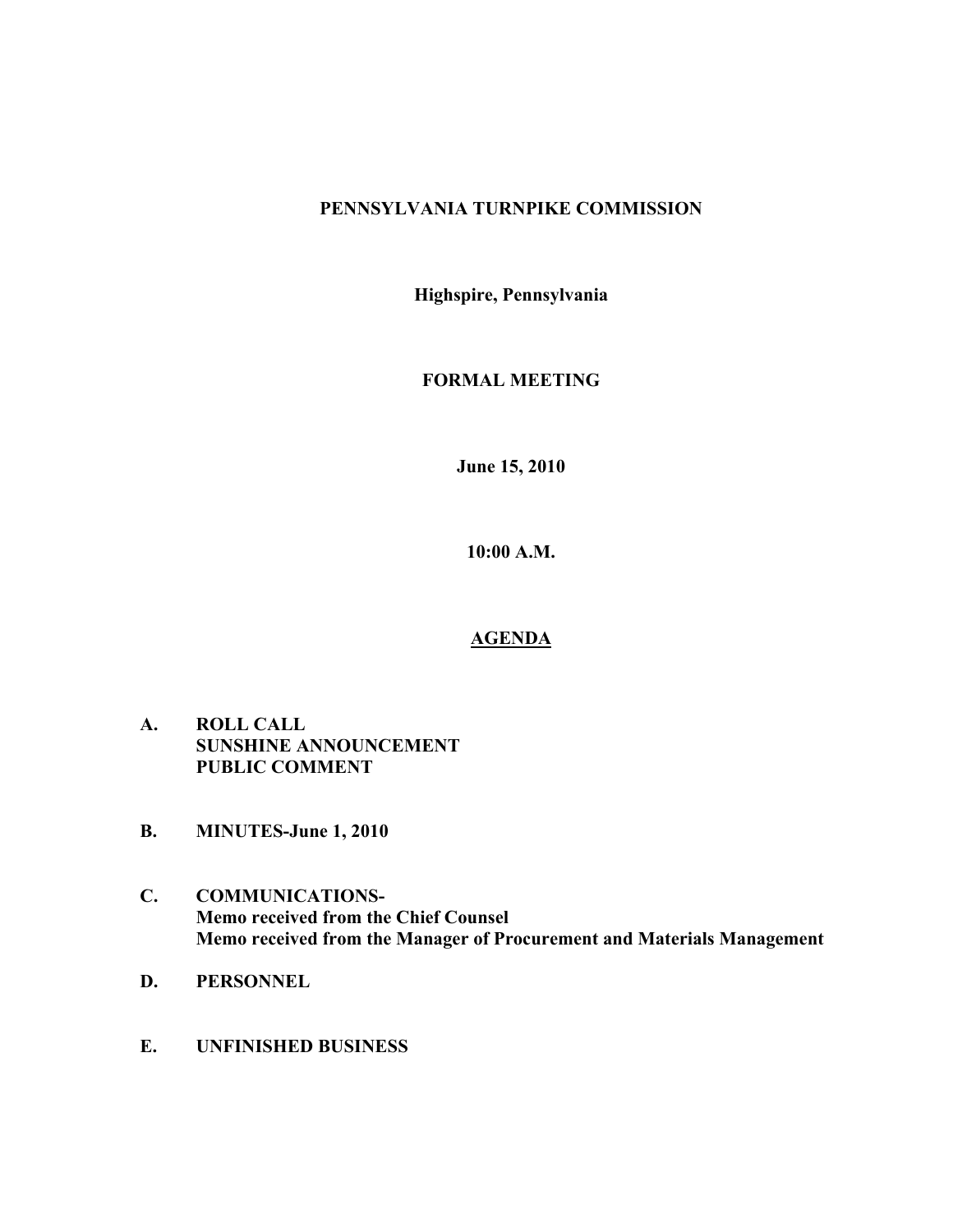- **1. Adopt the Resolution ratifying the reinvestments, liquidations and purchases of securities with available cash, as described in the memo from the Assistant Chief Financial Officer dated June 4, 2010.**
- **2. Approve the negotiation and execution of the Agreements, Supplemental Agreements and an Amendment for the items listed in memos "a" through "f":**
	- **a. Supplemental Agreements with Verizon increasing the reimbursement amount for relocation costs for the Uniontown to Brownsville section of the Mon/Fayette Expressway, Sections 51A2-51D:**

|                 |               | <b>Previously</b> |                   | <b>Revised</b> |
|-----------------|---------------|-------------------|-------------------|----------------|
|                 | Agreement     | Approved          |                   | Not-to-Exceed  |
| <b>Section</b>  | <b>Number</b> | <b>Amount</b>     | <b>SUPPLEMENT</b> | Amount         |
| 51A2            | 01-002FUVW    | \$108,000.00      | \$81,478.44       | \$189,478.44   |
| 51 <sub>B</sub> | 01-002-FUVY   | \$41,000.00       | \$38,509.20       | \$79,509.20    |
| <b>51C</b>      | 01-002-VUVX   | \$164,500.00      | \$129,574.24      | \$294,074.24   |
| 51 <sub>D</sub> | 01-002-FUXR   | \$28,000.00       | \$26,272.64       | \$54,272.64    |

**SUPPLEMENTAL AMOUNT: \$275,834.52**

- **b. Reimbursement Agreement with PECO Energy to reimburse PECO the cost for the engineering and facility relocation work necessary for the replacement of Bridge DB-324 at MP 352.98; at a not-to-exceed amount of \$665,000.00;**
- **c. Agreement with TransCore for the labor, material equipment and project management for replacement of static signs with new and re-messaged Dambach signs, installation of cash drawer cabinets, booth security cameras and software modifications on Toll 43 plazas, Toll 60 North and South Barriers and Toll 66 plazas; at a not-to-exceed amount of \$1,159,874.00;**
- **d. Supplemental Agreement with Allegheny Valley Railroad increasing the reimbursement amount for engineering and protective services necessary for the replacement of the Allegheny River Bridge; for an increase of \$80,056.00; for a not-to-exceed amount of \$421,306.00;**
- **e. Reimbursement Agreement with Bedford Rural Electric Cooperative, Inc. to reimburse it the cost for the engineering and facility relocation work necessary for the replacement of Bridge B-553 at MP 155.14; at a not-to-exceed amount of \$87,121.76;**
- **f. Amendment to our agreement with General Dynamics Information Technologies for the Electronic Bidding System (EBS), to exercise our option to renew the agreement for an additional year; at an additional cost of \$650,000.00.**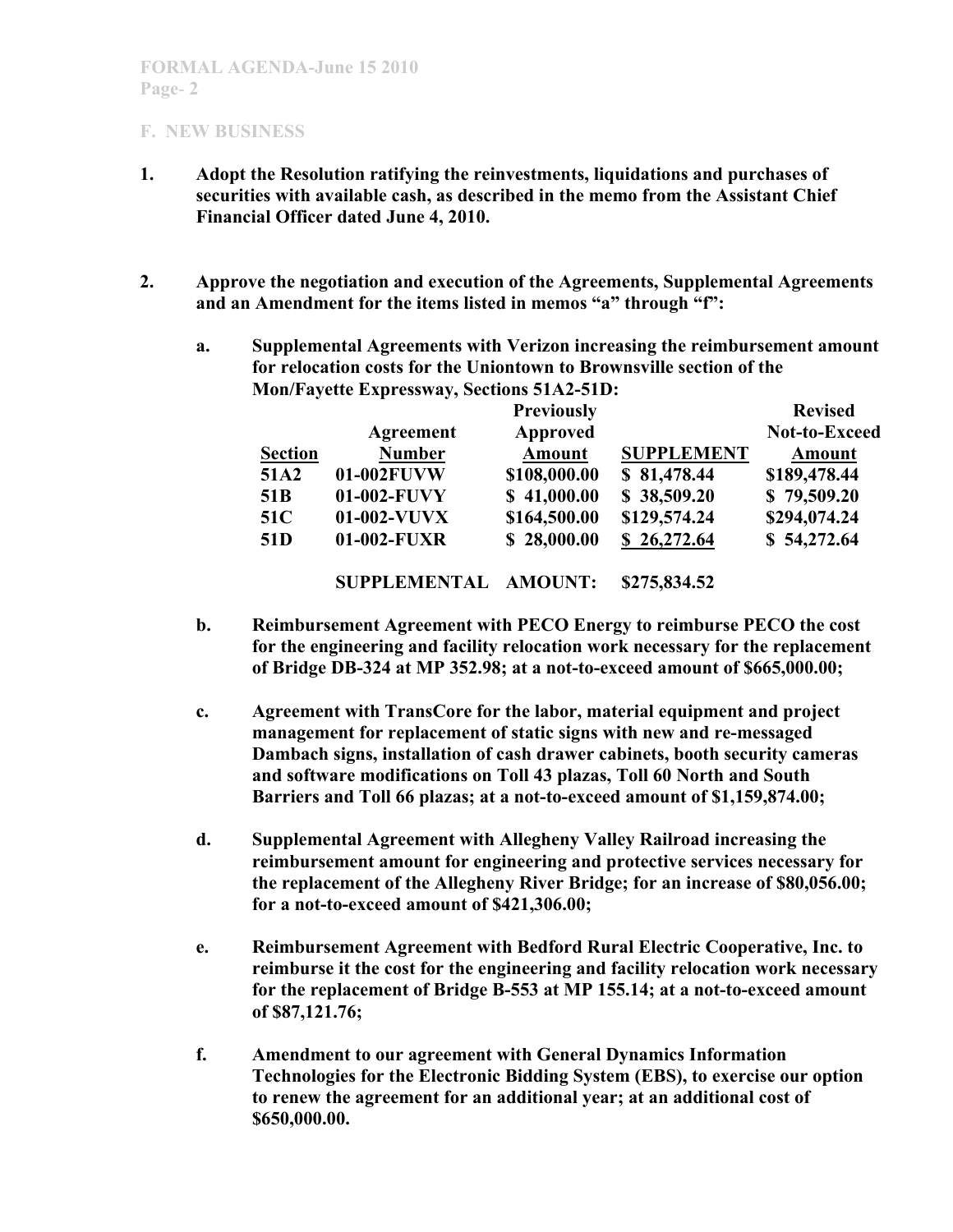- **3. Approve the Right-of-Way Requests for the items listed in memos "a" through "h":**
	- **a. Approve the plans entitled, "Drawings Establishing and Reestablishing Limited Access Highway and Authorizing Acquisition of Right-of-Way for Pennsylvania Turnpike in Cumberland County, Contract No. 01-013-RRLX, from Sta. 140+01.34 to Sta. 183+00.00, Length 4,296.49 Ft., 0.814 Mi. Milepost 204.1 to Milepost 204.9 and Township Road 379 in Hopewell Township, Cumberland County from Sta. 47+50.00 to Sta. 60+50.00, Length 1,300.00 T.0.246 Mi. Milepost 204.3 and Township Road 374 in Hopewell Township, Cumberland County from Sta. 37+83.00 to Sta. 40+25.00 Length 242.00 Ft. 0.046 Mi. Milepost 204.9 and Relocated Old Sawmill Lane (Private) in Hopewell Township, Cumberland County from Sta. 10+27.00 to Sta. 21+06.08, Length 1,079.08 Ft. 0.204 Mi. Milepost 204.2"; as prepared by the Engineering Department;**
	- **b. Authorize the acquisition of Right-of-Way #17756, a total take parcel, necessary for construction of the Southern Beltway, by issuing payment in the amount of \$36,208.65, payable to Urban Settlement Company, Escrow Agent, representing fair market value, prorated taxes and recording fees; authorize the appropriate Commission officials to execute the agreement of sale, authorize the payment of additional statutory damages as calculated by the Legal Department and approved by the Chief Executive Officer, and payment of the fair market value to the property owner is contingent upon the delivery of a deed prepared by the Legal Department;**
	- **c. Authorize the acquisition of Right-of-Way #6416-K, a partial take parcel, necessary for the total reconstruction project from MP A20.00 to MP A30.00, by issuing payment in the amount of \$9,000.00, payable to Adrian Curran, representing fair market value; authorize the appropriate Commission officials to execute the temporary construction easement, authorize the payment of additional statutory damages as calculated by the Legal Department and approved by the Chief Executive Officer, and payment of the fair market value to the property owner is contingent upon the delivery of a deed prepared by the Legal Department;**
	- **d. Authorize the acquisition of Right-of-Way #6434-A, a partial take parcel, necessary for the total reconstruction project from MP A20.00 to MP A30.00, by issuing payment in the amount of \$36,500.00, payable to Miguel and Nieves G. Decastro, representing fair market value and Section 710 fees; authorize the appropriate Commission officials to execute the temporary construction easement, authorize the payment of additional statutory damages as calculated by the Legal Department and approved by the Chief Executive Officer, and payment of the fair market value to the property owners is contingent upon the delivery of a deed prepared by the Legal Department;**
	- **e. Authorize the acquisition of Right-of-Way #6416-H, a partial take parcel, necessary for the total reconstruction project from MP A20.00 to MP A30.00,**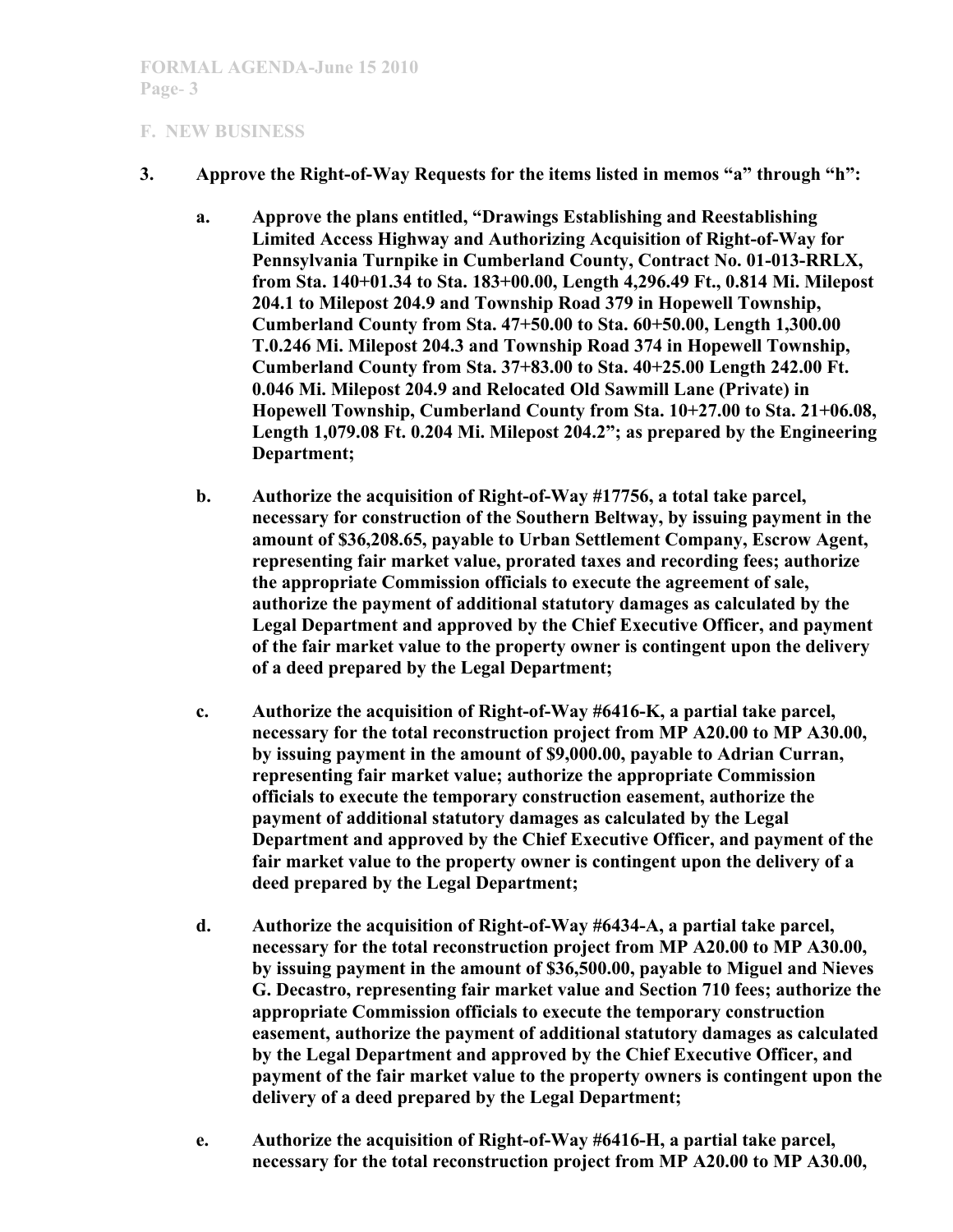**by issuing payment in the amount of \$5,000.00, payable to David W. & Jane A. Stettler, representing fair market value; authorize the appropriate Commission officials to execute the temporary construction easement, authorize the payment of additional statutory damages as calculated by the Legal Department and approved by the Chief Executive Officer, and payment of the fair market value to the property owners is contingent upon the delivery of a deed prepared by the Legal Department;**

- **f. Authorize the acquisition of Right-of-Way #6416-L, a partial take parcel, necessary for the total reconstruction project from MP A20.00 to MP A30.00, by issuing payment in the amount of \$9,000.00, payable to Patricia Curran, representing fair market value; authorize the appropriate Commission officials to execute the temporary construction easement, authorize the payment of additional statutory damages as calculated by the Legal Department and approved by the Chief Executive Officer, and payment of the fair market value to the property owner is contingent upon the delivery of a deed prepared by the Legal Department;**
- **g. Adopt the proposed Property Acquisition Resolution for Right-of-Way #6433- A, 6424-A and 6425-A, all partial take parcels, necessary for the total reconstruction project from MP A20.00 to MP A30.00; authorize payment of Estimated Just Compensation in the amount of \$260,100.00, payable to Buckley, Brion, McGuire, Morris & Sommer, LLP, Escrow Agent; and authorize payment of statutory damages and costs as calculated by the Legal Department and approved by the Chief Executive Officer;**
- **h. Authorize settlement of Right-of-Way #7135-RE, a total take parcel, necessary for the I-95 Interchange project, by issuing settlement payment in the amount of \$339,192.39, payable to Friedman, Schuman, Appelbaum, Nemeroff & McCafferty, P.C., Escrow Agent; authorize the appropriate Commission officials to execute the final stipulation as reviewed and approved by the Legal Department; payment of replacement housing supplement to the property owners will be in draws and payment of the replacement housing supplement to the property owners is contingent upon their execution of the stipulation.**
- **4. Approve the advertising of four (4) engineering or construction management firms to perform open-end inspection services (two construction inspection and two materials inspection).**
- **5. Approve the Award of Bids and the Issuance of Purchase Orders for the items in**  memos "a" and "b":
	- **a. Phase two microwave backbone upgrade, utilizing the Commonwealth's contract with Alcatel-Lucent USA Inc.; at a total award of \$1,809,965.00;**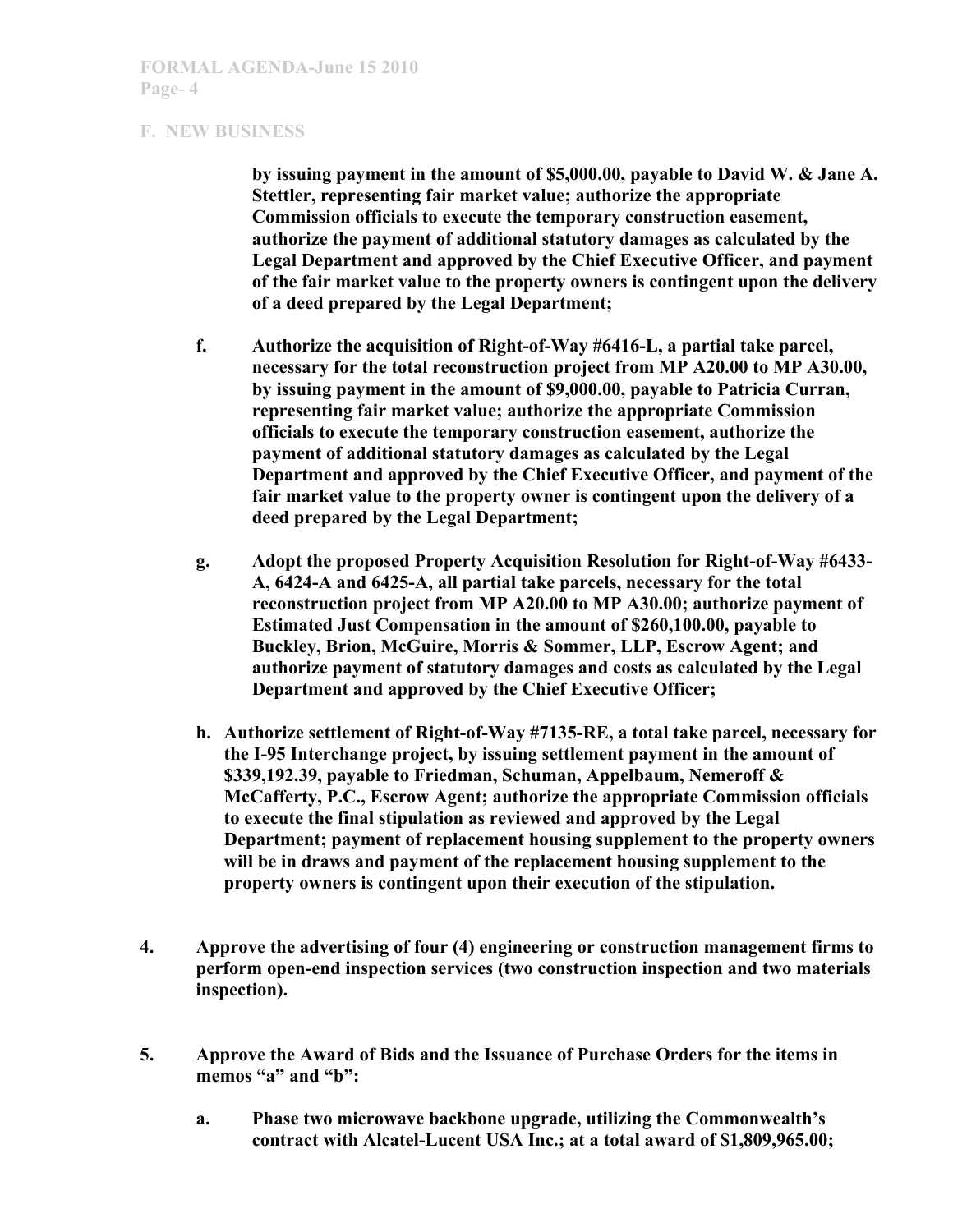- **b. Two (2) Mack Truck tractors, utilizing the Commonwealth's contract with Mack Trucks, Inc.; at a total award of \$201,528.00.**
- **6. Approve the Award of Contracts for the items listed in memos "a" and "b":**
	- **a. Contract #T-075.94R001-3-02 for bituminous resurfacing between MP 75.94 and MP 85.00, to the lowest responsive and responsible bidder, Tresco Paving Corporation; at a total award of \$3,167,123.31; with a contingency amount of \$150,000.00;**
	- **b. Contract #EN-00088-03-09 for drainage repair at MP 234.50, to the lowest responsive and responsible bidder, Hempt Bros., Inc., at a total award of \$181,074.80, with a contingency amount of \$20,000.00.**
- **7. Approve the vendor selection recommendation from the Procurement Technical Review Committee and authorize the negotiation and execution of a contract for Everett Fares Warehouse/Office Infrastructure Cabling to Henkels & McCoy, Inc.**
- **8. Approve the annual payment of \$1,000.00 per company, as additional compensation to the 95 fire companies and 64 emergency medical companies responding to PTC calls.**

## **ITEMS ADDED TO THE FORMAL AGENDA**

### **CHANGE ORDER**

**F-9 Approve the Change Orders for the items listed in memos "a" and "b":**

- **a. Change Order #1 for Contract #EN-00084-03-05 with Bi State Construction Company, Inc. for bridge repairs between MP A-20.0 and A-130.64, for an increase of \$295,214.33: increasing the not-to-exceed amount from \$400,000.00 to \$695,214.33;**
- **b. Change Order #1 for Contract #T-057.00R001-3-02 with The Lane Construction Corporation for bituminous overlay between MP 56.37 and MP 67.49, for an increase of \$587,683.80: increasing the not-to-exceed amount from \$9,636,779.25 to \$10,224,463.05.**